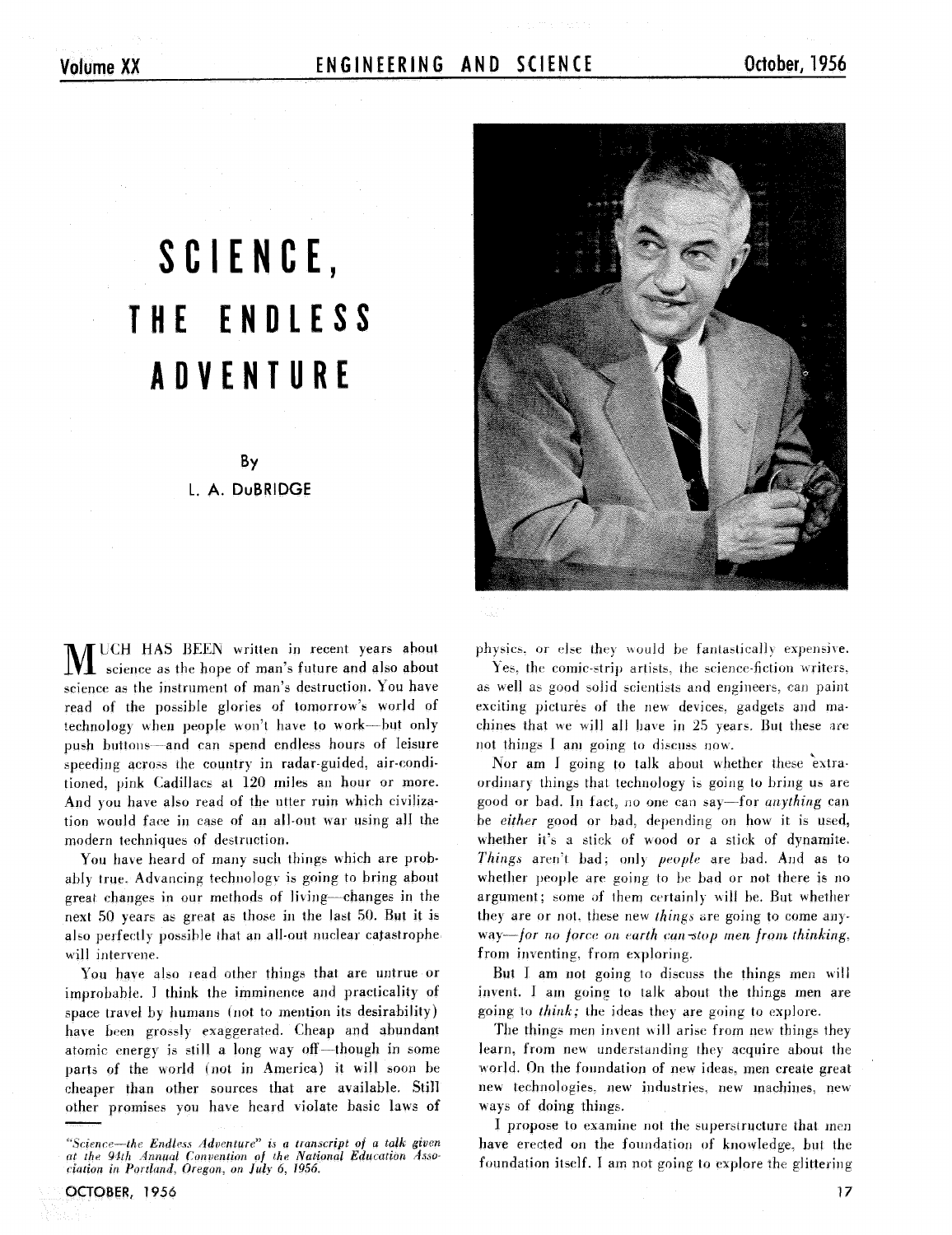upper rooms and towering pinnacles of technology-propose to go to the basement and examine the foundations of science on which all technology is based.

And I propose to talk first about science not in the light of the new technology to which it may lead, but to talk about science for its own sake-science as a method of thinking. science as a method **of** acquiring new knowledge, science as the key to understanding, the road to comprehension of the physical world. I am going to speak of science, the endless adventure.

From the day that man first acquired consciousness he began to observe the things about him--the pature of fire, of water, of the winds, the sea. the stars. And as he observed, he remembered and reflected. He noted the regularities of nature. Fire could nearly always be produced in a certain way and extinguished in certain ways. The sun marched regularly across the sky-though more careful observation showed that its path changed almost imperceptibly from day to day, from week to week, and at the same time the weather became warmer. then cooler, then warmer again. When these invariable regularities of nature are reduced to their simplest form. we call them the "laws of nature."

At a very early time man must have been conscious of numbers---the number of his children, the number of his wives. how many animals **he** killed. how many enemies he had. Primitive men had words For only three numbers- one, two and many. Gradually the "many" became sorted out-3, 4, 5, 10. Curiously enough, it was a very long time before men discovered the number "zero" and learned to use it.

## **The importance of numbers**

At this juncture I should like to pause a moment and reflect upon the importance of numbers-and upon the science of mathematics which has been built upon them. How many of us realize how utterly impossible our modern way of living would he without a number **sy**tern and without our science of mathematics. Suppose we had not yet invented numbers above 10. Suppose even we had to add and multiply with Roman numerals. For example, how do you multiply XVI by MCMXL?

Suppose we were unable to deal with numbers higher than a million, or even a billion. That might have a salutary effect on government budgets, of course, but there are quite a few large corporations whose gross incomes are above one billion dollars too.

But. if we come to think of it. how many people do know what a billion really means---or even a million? founting as fast as you can-say 3 per second-it would take you 3 days, 24 hours a day, to count to a millionover 8 years to count to a billion.

As an illustration, let me ask you how **big** a house would be if it were a million times as big as your house-assuming you occupy an average size dwelling. Would it be a< big as the Empire State Building? As big as an Egyptian pyramid? As big as the Pacific Ocean? As the whole earth? As the solar system?

You might amuse yourself by proving that a house with a million times the dimensions of yours would have a volume some 10 to 50 times the volume of the *earth*.

My point is that very few people really know what a factor of a million really means. Especially when we deal with a million cubed as we do in computing a volume.

Is it any wonder that we find it difficult to realize what it means when we say that a modern hydrogen bomb has an explosive energy 20 million times as great as a 1-ton TNT bomb? But we should not be misled the other way either. For the radius of destruction of a bomb depends on about the cube root of its explosive energy. And that means a 20-megaton bomh has a radius of damage only the cube root of 20 million-or  $270$  times as hig as for a 1-ton bomb. That's still a damage radius of 10 miles or more. But a Los Angeles paper recently published a letter expressing fear that Los Angeles<br>people might be hurt hy the blast of the Bikini tests— 5000 miles away! To do that would take the power of 125 million 20-megaton bombs.

## **Dealing in billions**

Now I am not trying to confuse you or seare you.  $I$  am only giving some spectacular illustrations of the importance of numbers in the modern world - the importance of being able to think in quantitative terms. Why do we still teach arithmetic as though numbers higger than  $100$  or  $1000$  were too complicated to grasp? A million is 10<sup>e</sup>, a billion is 10<sup>e</sup>. a million squared is  $10^{12}$ . and  $10^6$  x  $10^5$  is  $10^{11}$ . It's verv simple! Even a little experience with exponents would give youngsters a lot of fun--and would make it possible for them, out of their own experience, to deal with millions and billions in a more meaningful wav.

**<sup>f</sup>**noted the other day a curious example of this inability to deal with numbers larger than a billion. A science story in a weekly newsmagazine contained the statement that in a certain volume of air there were "billions of molecules." Now. of course. that is perfectly true but it is about as significant a statement as though we said that on the earth there live dozens of people. There are, of course, many dozens of people on the earth; in fact, there are about a quarter of a billion dozen. Similarly, there are many billions of molecules in a cubic centimeter of air: in fact. there are 30 billion *billion* molecules. We feel sorry for primitive men who were unable to distinguish numbers higher than  $3$  and referred to everything else as "many." Some day in the future, people will think of us 20th century humans as being rather primitive because ue were unable **to**  think in terms larger than a hilliori.

Our whole modern civilization is built on mathematics! Not a street can be laid, a foundation dug, or a building constructed, without the use of algebra, geometry and trigonometry. Not a machine can be designed, an engine's performance predicted, an electric power plant constructed without mathematics through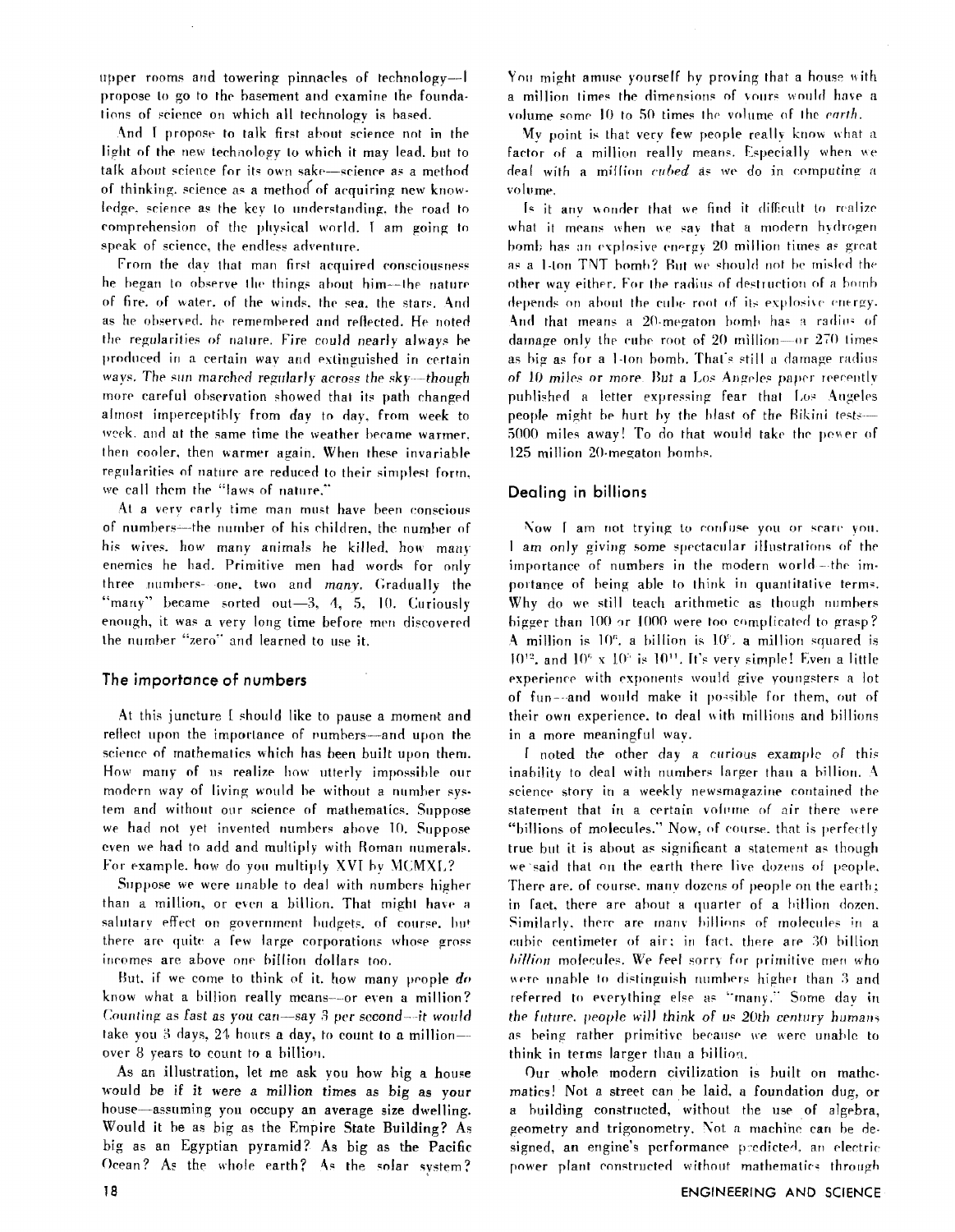calculus. The design of an airplane, a ship. a guided missile or an electronic computer requires a profound knowledge of higher mathematics, while the really interesting fields of nuclear physics and astronomy use group theory, matrix algebra and non-Euclidean geometry.

In other words, no one from a grocer's clerk to the nuclear physicist can do without mathematics—and the study of mathematics can be a great adventure in the methods of quantitative thinking which will provide to everyone a lifetime of better understanding of a technological world.

### Journey to the sun

But let us turn now to adventures in the world of physical science rather than mathematics. I should like to start the adventure with a journey to the sun. Adventurers who climb Mt. Everest are pikers; we are going to explore (in our minds at least) what we would find at the center of the sun.

Now the first thing we notice about the sun is that it is hot. It is very hot, in fact. The surface temperature is about 11,000°F. That is higher than any temperature ever observed on earth except in the burst of an atomic bomb. That is far above the melting point of any material we are familiar with; it is far above the boiling point of most materials. Therefore, the sun is very much like a ball of hot gas.

But the surface of the sun is its coolest part. It is easy for an astrophysicist to prove that, because the sun is so massive and the gravitational forces are therefore so enormous, the sun would promptly collapse into a very much smaller object unless the central part of the sun is at a very high pressure and temperature. In fact, the central temperature is probably about 23,000,-000°F. The pressure is so great that the central portion has a density 10 times the density of lead, though it is still a gas-in fact it is mostly hydrogen.

The age-old question about the sun, of course, is what keeps it so hot. We know that the earth has been at roughly its present temperature for 4 billion years or so. The sun must have been at about its present temperature equally long. Where does all that energy come from?

Up until just before World War II- very recently you see-not even the heginnings of a satisfactory answer had been found. We know now that the only source of energy possible is the transmutation of matter --specifically, in the case of the sun. the transformation of hydrogen into helium. The sun, in other words, is a big continuously-operating hydrogen bomb. It would. in fact, explode just like a bomb except that the gravitational forces are so enormous that it is all held together in a very nice balance.

Fortunately, there is a lot of hydrogen still left in the sun-enough to last for another few billion years in fact. Some day. however, it will be gone. What then? Will the sun collapse and cool off? No, it will collapse

and get hotter! The gravitational energy developed in contracting generates still more heat, so the interior will get hotter as the sun gets smaller.

And then? Eventually the internal temperature will rise to about 200,000,000°F, at which point something new will happen. The helium which was formed by the conversion of hydrogen will now be at a temperature where it can begin to "burn." Three atoms of helium can join to make one atom of carbon; four atoms of helium can make one atom of oxygen. In both cases energy is again released so that this source of heat will maintain the internal temperature of the sun at  $200,000,$ 000°F, until the helium in turn is all used up. At this stage the sun will start to collapse again; the internal temperature will rise still higher until the point is reached at which the carbon and oxygen atoms will begin to combine to form still heavier atoms, building up eventually to elements in the neighborhood of iron. By this time, the temperature of the center may have reached several billion degrees F.

During these various processes, there are intervals of possible instability and the possibility of an explosion arises. We do not know precisely the conditions under which an explosion might take place, but explosions of distant stars have been observed in the heavens. They are known as supernovae. But at this point our knowledge gets very vague indeed. In fact, it is only in recent months that a detailed quantitative picture of the evolutionary history of the stars and of the process of atom building has been worked out by combining the knowledge of astronomy with knowledge recently acquired in the laboratories of nuclear physics. Again the problems and techniques of mathematics play an important role. Just recently Dr. Fred Hoyle of Cambridge has evolved a project for making detailed computations of the evolutionary history of the stars, a project which will require five years to complete on one of the fastest of modern computing machines. (Incidentally, those who wish to pursue this whole subject more thoroughly could do no better than read Dr. Fred Hoyle's very recent book, Frontiers of Astronomy, or the special issue of Scientific American for September, 1956).

## A daring and intricate adventure

This, I claim, is one of the greatest of all adventures in science—the most daring, the most intricate. The sun is only one of a billion stars in our galaxy. And there are millions of other galaxies equally large scattered through space. The faintest that can be seen on the plates of the great 200-inch telescope at Palomar are 2 billion light years away. Yet we know that the same elements ---the same kinds of atoms and molecules---occur in these distant stars as in our own sun. The same laws of physics apply—the same sources of energy must exist. No doubt there are some stars which are fairly young —are just beginning to "burn" their hydrogen. Others are probably old and hot. Some stars have gone through the explosive phase. Some supernovae are still glowing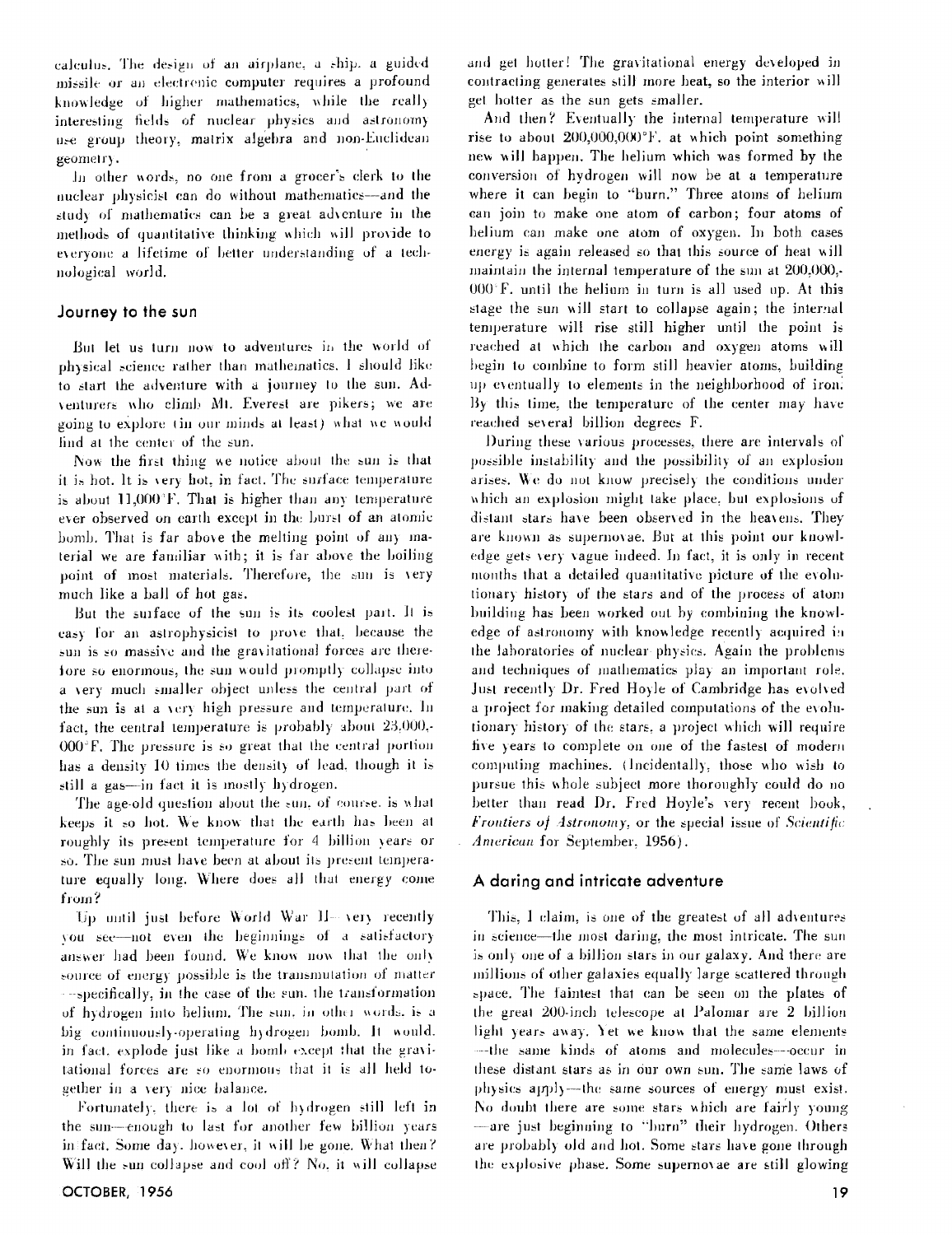after many years; some appear to be "decaying" with a half-life of two months or so, like a radioactive element. Indeed there is evidence, recently noted by Fowler, Burbidge and Hoyle at Caltech, that possibly the great explosion did produce a vast quantity of radioactive material-just as does the explosion of a thermonuclear bomb.

This is one of the most exciting aspects of the great adventure of modern astronomy-the intimate way in which it brings the sciences of spectroscopy, of nuclear physics, of electronics, of cosmology, of quantum mechanics-each one helping to fit in some piece of the vast jigsaw puzzle.

#### **Radio astronomy**

There are other exciting developments in astronomy. Many years ago a radio physicist named Jansky was tracing down some of the sources of noise in a sensitive radio receiver. There were faint hissing sounds which he could not trace to electric motors, spark plugs, thunderstorms, or the other usual sources of "static." He eventually found that these flickering radio waves were coming from the sun! So began the science of radio astronomy.

It was not until 1946, however, that electronic techniques had been developed to allow radio observations to be made consistently and exactly. Today we know of hundreds of objects in the sky which are sources of radio waves. Some are stars like the sun; some are distant galaxies. Possibly the most interesting source is the great cloud of hydrogen gas which exists in the Milky Way galaxy and which gives off radio waves of a frequency of 1420 megacycles-a wave length of 21 centimeters, about 8 inches. In fact, there are parts of our Milky Way which are obscured by clouds of dust in space so that no light gets through. However, the radio waves from the hydrogen clouds do come through and so the only direct knowledge we have of the other side of our own galaxy beyond the dust clouds is supplied by radio waves. And from them we can learn something about the structure and velocity of that part of the galaxy.

Radio waves from the stars! Who would have thought it possible a few years ago? Or who would have thought that obscure studies at Columbia University on the energy levels in hydrogen could have led a couple of that obscure studies at Columbia University on the<br>energy levels in hydrogen could have led a couple of<br>physicists — one in Holland and one at Harvard to guess that hydrogen in space could emit 21 physicists - one in Holland and one at Harvard --<br>to guess that hydrogen in space could emit 21-<br>centimeter radio waves -- then to look for such waves and find them? Today great radio antennas, radio telescopes-far larger than the 200-inch, but less expensive-are being built all over the world to explore further the nature of the stars as revealed by the radio waves which the racing electrons in their outer atmosphere emit. Since radio waves penetrate air. haze and clouds, a radio observatory does not have to be located in a clear climate, like southern California, or on a mountain top. In fact, the flat plains of Holland and the clouded moors of England and

Australia have been primary locations for radio work.

They have there detected waves from sources which are so distant that for their waves to be detected here they must have been projected from a source as strong as a 50-kilowatt broadcasting station-multiplied a million billion billion billion times over! The power radiated is the inconceivably large figure of  $10^{33}$  kilowatts. That's as much energy as the total energy from a hundred billion suns. It is lucky indeed that that source is so far away. If it were much closer, the earth would be so blanketed by radio "static" that radio and television broadcasting would be completely impossible. It is possible that radio telescopes may be detecting objects that are so far away that they cannot be seen or photographed, even with the Palomar telescope.

We see then that astronomy, though it is one of the oldest sciences, is being rejuvenated even today. New telescopes have made our distance measurements more accurate; new electronic techniques are extending the power of both optical and radio telescopes; new knowledge of nuclear physics is helping us understand how the energy of stars is produced, how all the different chemical elements are built up from primordial hydrogen, how the stars evolve, how some blow up, condense again and begin a new existence.

I am told that back in the 15th century so few people could read that millions of young people who were contemporaries of Columbus, Magellan and the other early explorers had never heard of their explorations-never knew that the new world had been discovered or that a ship had sailed clear 'round the earth.

#### **The language of modern science**

Today we run the danger that because our school children are unable to "read" the language of modern science, they too will miss knowing about the great explorations of this generation-the intellectual examination of the frontiers of space. It is true that some day people may travel out into space beyond the earth. But such excursions will be limited indeed. We could conceivably reach the moon in one day of travel at 10 times the speed of sound. We could reach Mars in *6*  months. But to come into the vicinity of even the nearest star would require 100,000 years. Even at 100 times the speed of sound it would take 10,000 years. Hence, the only experience that human beings will have with the far reaches of space will be through the messages brought by light and radio waves. And even these. the fastest of all messengers, have been on the way for millions or billions of years.

So let us make it possible for our new generation to have the fun of understanding these marvelous adventure stories. Just a little familiarity with mathematics and science will help a lot.

The adventures of science are by no means confined to outer space. And the chief practical reason for learning the language of science may not be to understand about distant galaxies, but to understand what is going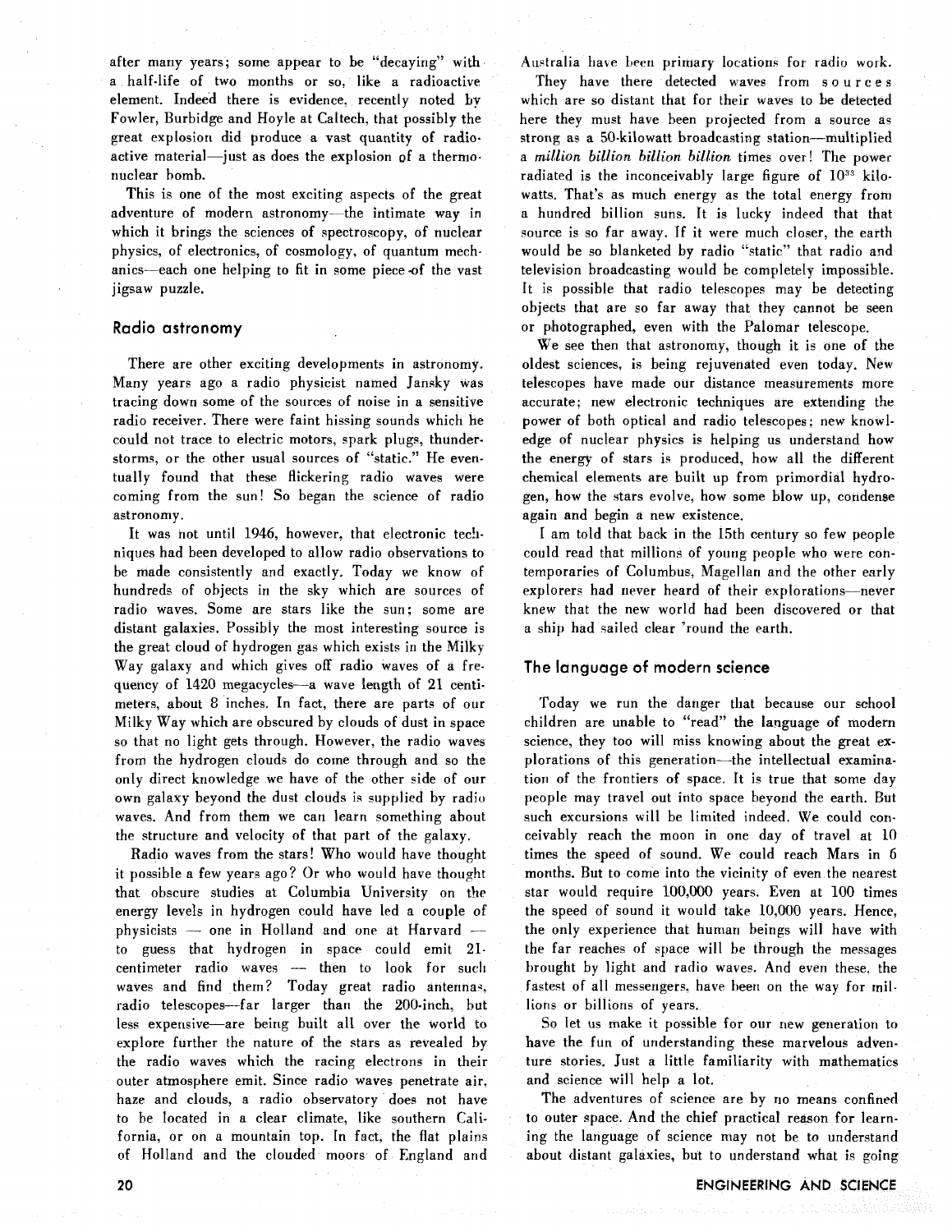un right here on earth. There are adventures in each day's routine.

You arise in the morning to the ring of an alarm clock-an electric clock, no doubt, synchronized within seconds to millions of other clocks all over the country, all over the world. Synchronization is achieved by the miracle of alternating current in our power lines, connected in a network extending hundreds of miles, and connected by radio to other networks far away. Adventures? Just follow those alternating current impulses back along the wires to a transformer on a pole in the street, to higher voltage lines leading to a substation. to still higher voltage lines strung across the countryside to a power station by a dam in the mountains.

Or maybe the power station burns coal or oil—where man's most primitive discovery, fire, is producing his most modern carrier of energy, electricity. Think of the inventors, engineers, scientists-back through the generations, the centuries-who made that possible. Think of Michael Faraday in a little laboratory thrusting a magnet into a coil of wire and noting that a current was produced; pulling it out, the current was reversed-an alternating current !

#### **A day's adventure**

And so, even before we awake in the morning of each day, our adventure has begun. We get out of bed. put on nylon hose, a dacron shirt or an orlon sweater -fabrics made of coal and air and water. Shades of the alchemists who tried to make gold from lead! They would have been far better off if they had made nylon from air! And as you dress be glad you are not a silk producer of Japan or a wool grower of Australia whose very livelihood is being threatened by synthetic fibers made in America. Yes. adventures in science have their tragedies too.

Your breakfast is another kind of adventure-food brought to you from the far corners of the earth, prepared over a flame which burns gas piped from Texas. And as you eat you read of world events only a few hours old-long stories, and even pictures, which have been flashed with the speed of light from London, or Calcutta, or Cairo. Only a few years ago-less than 100-a famous British physicist, Lord Kelvin, slaved away years of his life supervising the laying of a cable across the Atlantic through which feeble electric impulses ( dot-dash-dot) could be pushed-slowly, but thousands of times speedier than the fastest ship.

After breakfast you step then into a real miracleyour car. You seldom look under the hood to witness the bewildering array of examples of the laws of thermodynamics, of mechanics, of electricity, of metallurgyof almost every science and technology. All we care is that this device converts a gallon of gasoline into many miles of travel-at speeds much faster than we ought to drive.

As your day passes. you will skirt the edge of many adventures: a jet plane will streak above you; you will

**OCTOBER, 1956 2 1** 

read that Congress is arguing about guided missiles, about satellites which leave the earth. and you wonder if the Congressmen know what they are talking about.

You read that a group of scientists visited Russiaand that they found themselves in full agreement with the Russian physicists on the neutron capture crosssections of nuclei and also on the best design of a synchrotron. You were not interested of course-but you should have been. It was another example of the fact that adventures in science are international. All countries agree on the laws of physics. We may fight over the writings of Karl Marx-but not over those of Isaac Newton or Albert Einstein. Not even in a dictatorship is it possible to suppress for long the findings of science. A fake genetics promulgated by a certain Lysenko was given official state sanction in Russia for a time. But Lysenkoism is now dead; politics cannot for long suppress the facts of nature. We have tried it here too. We thought that nuclear physics could be kept secret; we forgot that scientists in other countries can ask questions of nature too-and get the same answers that we do. We also learned that secrecy in science is very expensive, for secrecy impedes the advance of science and also the advance of technology.

But your day's adventures have only begun. You drive past a TB sanitorium that is being closed-for lack of business. You pass a hospital where once fatal illnesses are cured in a few days. You may see some youngsters getting polio shots and know that another dread disease is on its way to extinction.

#### **Inside a living cell**

If the adventures in the stars or the atomic nuclei do not interest you, what about adventures inside a living cell? In recent years giant strides have been made in unraveling the chemistry of living things. The structure of protein molecules has been worked out. And now it is found that viruses, too, are complex molecules built in the form of multiple helices. These virus molecules can be crystallized and kept on a shelf for years, like any other chemical. But when they are given a chance to enter a living cell, they begin the miraculous process of sorting out the substances in that cell and building up a new molecule just like themselves. These molecules can reproduce themselves; they possess one of the essential features of living things.

The properties and behaviors of viruses can be studied now with all the modern techniques of physics and chemistry-not solely by trial and error. but by systematic analytical methods. One by one the different harmful viruses will be isolated, bred and studied until methods of destroying-or controlling them are evolved. Beneficial viruses—those that kill harmful bacteria—will also be studied and used in the control of other diseases. The days of bacterial and virus diseases are numbered. It may be years and there will be some exhausting struggles, but these elementary substances now can be understood and controlled.